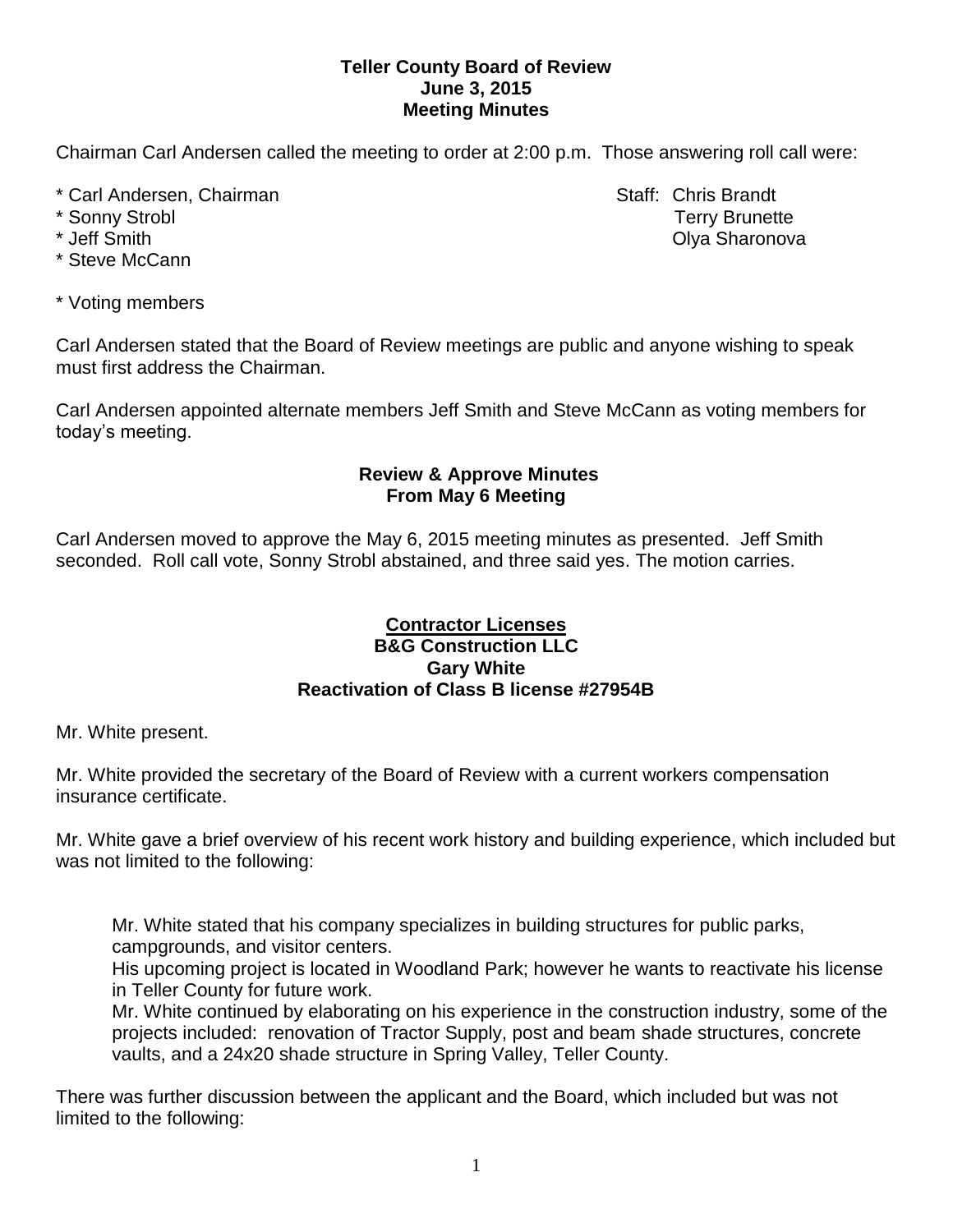Board of Review members inquired further into Mr. White's Class B project experience, in particular about a building with different occupancies and fire separations and an amphitheater structure constructed of stone and steel.

Carl Andersen opened this matter up for public comment. No public comment. Close public comment.

Chris Brandt indicated everything was in order with the State.

Sonny Strobl moved to grant B&G Construction LLC with Gary White as the examinee, a reactivation of Class B license #27954, Jeff Smith seconded. Roll call vote and all said yes. The motion carries.

## **Don Davis Construction Co. Donald J. Davis Class C**

Mr. Davis present. Mr. Davis gave a brief overview of his recent work history and building experience, which included but was not limited to the following:

Mr. Davis joined the commercial construction industry right after high school and in 1987 he got into high-end home building.

He carried a full contractor license in Tennessee for over 10 years until he moved to Colorado, now he concentrates on small residential remodels and decks, however would like to go back to building residences in the future.

Mr. Davis currently has no planned projects in Teller County, however he has pulled a basement remodel permit as a homeowner through the City of Woodland Park Building Department.

Carl Andersen asked Mr. Davis about his company name, noting that his packet application, certificate of liability insurance, and workman's compensation waiver show different name than shown on the Colorado Secretary of State document, also mentioning that the description of operations on the certificate of liability insurance is blank and needs to state general contractor.

Mr. Davis corrected the name of his company on the application and on his workman's compensation waiver, and assured the BOR members that the new corrected certificate of liability insurance will be provided to the BOR secretary.

Carl Andersen opened this matter up for public comment. No public comment. Close public comment.

There was further discussion between the applicant and the Board, which included but was not limited to the following:

Sonny Strobl asked Mr. Davis if he was familiar with engineering requirements for foundations in Teller County, to which Mr. Davis replied with examples from his Tennessee experience and assured the BOR that he always contacts architects or engineers for structural verifications and approvals.

Chris Brandt indicated everything was in order with the State.